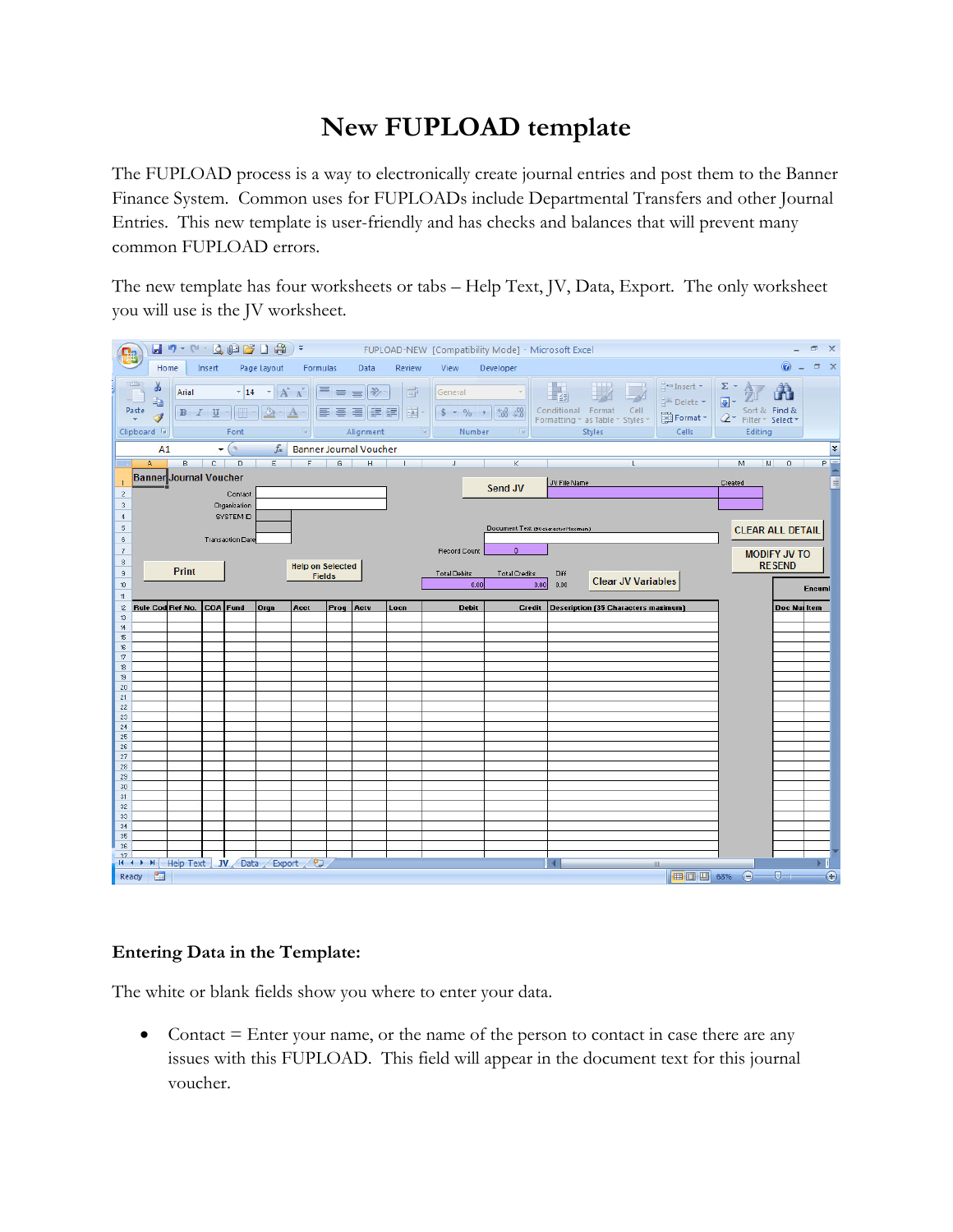- $\bullet$  Organization = Enter your department name. This field will appear in the document text for this journal voucher.
- $\bullet$  SystemID = Enter the system ID provided to you by the Office of Financial Accounting and Reporting.
- Transaction Date  $=$  Enter the transaction date. The date for the period in which you wish the journal entry to post. This field is required.
- Document Text  $=$  Enter the purpose of the entry or any other pertinent information you would like to include with the file. This field is optional.
- $\bullet$  Rule Code = Enter FT01 for journal entries between different funds in the same chart of accounts. Enter JE26 for journal entries between different funds in more than one chart of accounts. This field is always required.
- $\bullet$  RefNo = Enter document references. This may be an 8 character reference to assist in providing additional information regarding the transaction. This field is optional.
- $COA =$  Enter the Chart of Accounts. This field is always required. Must be A, C, D, E, L, N or T.
- $\bullet$  Fund = Enter the 5 character Fund code. This field is always required.
- Orgn = Enter the 6 character Organization code. This field is required when revenue and expense account codes are used.
- $\bullet$  Acct = Enter the 5 or 6 character Account code. This field is always required.
- $\bullet$  Prog = Enter the 3 character Program code. This field is required when revenue and expense account codes are used.
- $\bullet$  Actv = Enter the Activity Code. This field is optional.
- Locn = Enter the Location Code. This field is optional.
- $\bullet$  Debit = Enter the dollar amount of any debit transactions. If a credit is entered on this line, a debit may not be entered. Amounts must be positive. A debit or a credit is required for each line.
- $\bullet$  Credit = Enter the dollar amount of any credit transactions. If a debit is entered on this line, a credit may not be entered. Amounts must be positive. A debit or a credit is required for each line.
- Description = Enter a brief 35 character description of this transaction. **Do NOT use commas or symbols in this field – only letters and numbers. Do NOT use grave accents – for example, Café produces the accent. Leave the letter off if necessary.** This field is required.

*\*\*Encumbrance data can be ignored unless using rule codes that begin with an E.*

## **Six MACRO Buttons:**

- 1. Print  $=$  Prints data in the current worksheet.
- 2. Help on Selected Fields = Provides helpful data on all the white/blank fields to be entered. First, click on the field then the button to obtain information about that field.